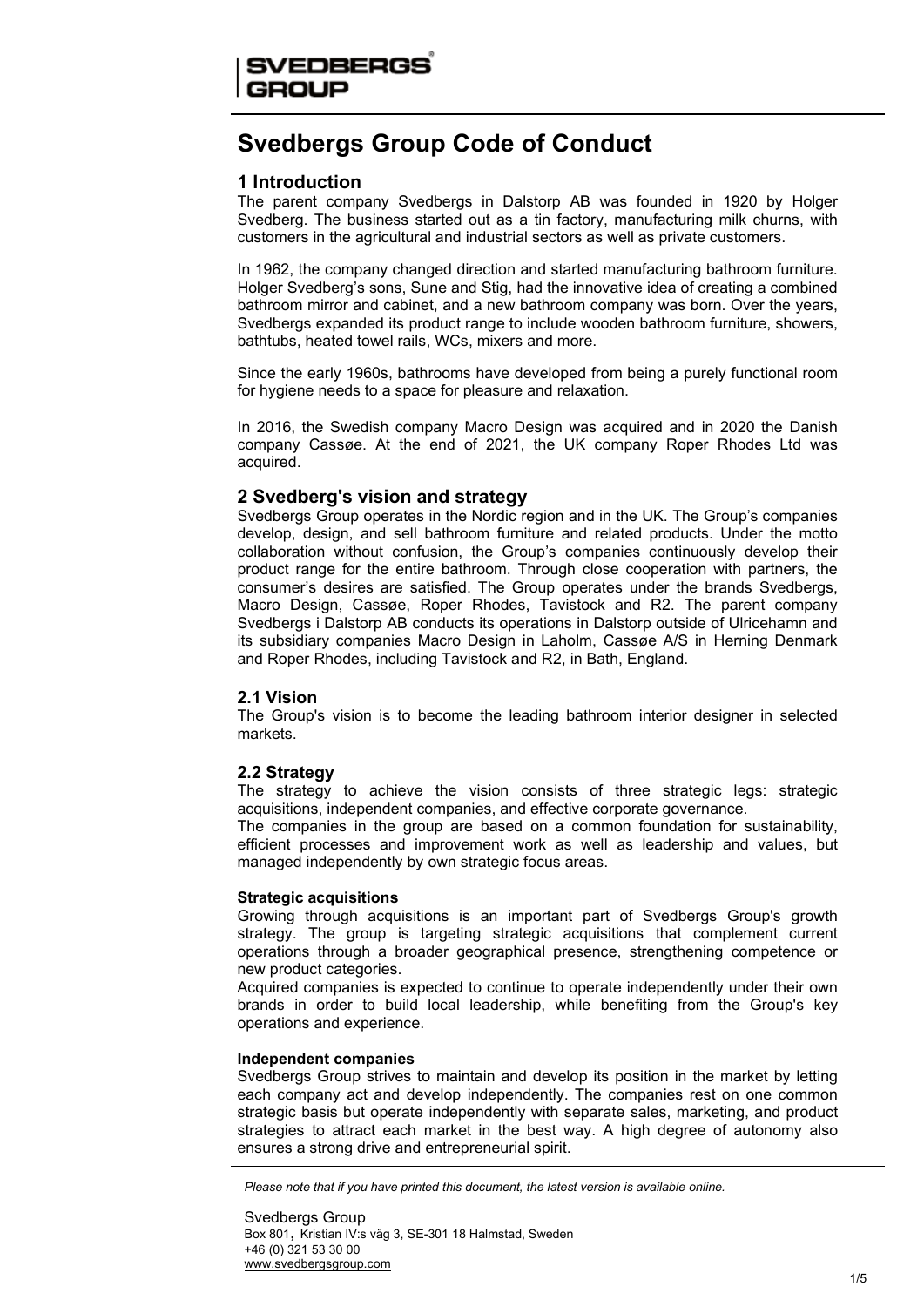# FDRFRGS

### Effective corporate governance

The Group shall provide key functions and routines for efficient corporate governance that enables companies to collaborate without confusion. The central functions include finance, IT, HR, and purchasing. Through a central purchasing organization, the group can coordinate larger purchasing volumes and supplier agreements and thus create economies of scale through good cost control, competitive prices, and sustainable solutions. Through the Group, the companies receive support and guidance as well as the opportunity to exchange knowledge.



# **Sustainability**

Svedbergs Group will be a leading player in sustainable bathroom fittings in all markets in which the Group operates. Sustainability permeates the work and should be an integrated part of the companies' daily operations. Every company must work purposefully in line with the Group's sustainability strategy and set goals.

### Efficient processes and continuous improvements

The Group, together with the companies, will conduct continuous improvement work with the aim of streamline processes and routines. Efficient and responsible processes throughout the value chain can ensure long-term sustainable and profitable growth. An important area with good efficiency potential is the utilization of digital solutions. By succeeding in reaping the benefits of digitalisation in a good way throughout operations, the group can strengthen its competitiveness.

### Leadership and values

A good corporate culture and clear leadership strengthen and develop employees and the Group. The companies within Svedbergs Group should have clear values that

Please note that if you have printed this document, the latest version is available online.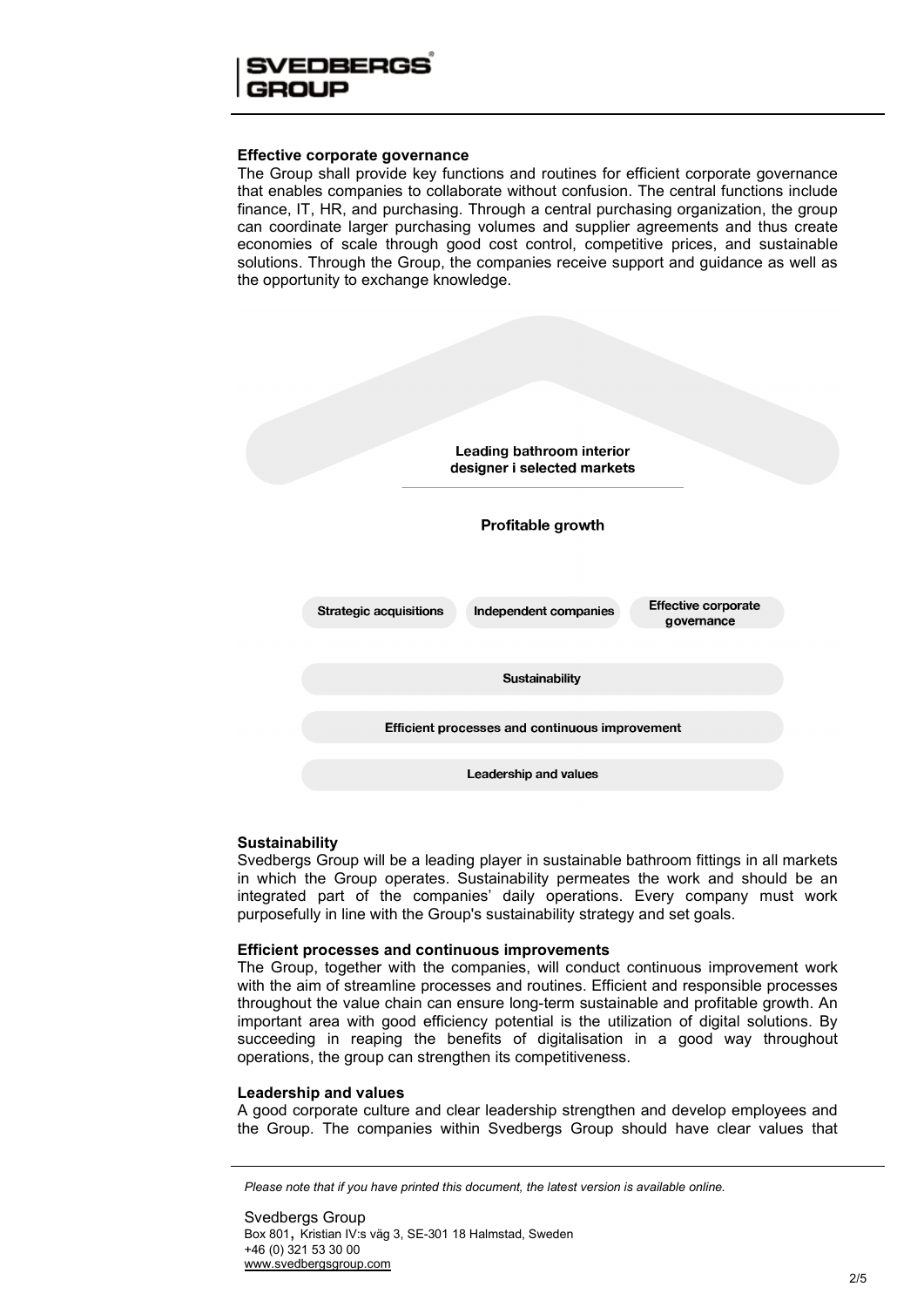# EDBERGS

permeates the business and to work continuously with leadership is therefore of high priority.

# 3 Svedbergs's commitment

Sustainability is an important issue for Svedbergs. We are affiliated with the UN Global Compact which is a UN initiative aimed at mobilising a global movement for sustainable companies and stakeholders to create a sustainable world. The ten principles contained in the Global Compact concern's issues of human rights, working conditions, the environment and anti-corruption which Svedberg fully support.

We created the Svedbergs Code of Conduct to ensure that Svedbergs's operations are conducted responsibly within all parts of the Group.

The Svedbergs Code of Conduct has two purposes: on one hand to define Svedbergs's principles regarding human rights, working conditions, environmental care and anticorruption, and on the other hand to clarify these principles to suppliers, employees and other stakeholders working in and outside Svedbergs.

The Code of Conduct is established and monitored in Svedbergs's management system and is reviewed during audits and supplier evaluations to ensure that it is followed.

Through continuous follow-up of the activities, it is ensured that applicable laws, regulations, permit conditions and other binding requirements are met. We also work preventively to reduce our external environmental impact and assess in advance the effects of new businesses and products.

By constantly improve in everything we do, customers and other stakeholders should feel confident that we live up to our lofty goals and that we also exceed expectations.

### 3.1 General commitments

Svedbergs operates according to Svedbergs's values and Code of Conduct in order to protect human rights, promote fair working conditions, fight corruption, conflicts of interest, insider trading and contribute to long-term sustainability in the Group's daily operations.

Svedbergs requires all the international units and employees in the organisation to respect and comply with relevant national and international laws as well as the Svedbergs Code of Conduct, even if the Svedbergs Code of Conduct makes higher demands than national regulations, laws, or standards.

Any employees who violate the Svedbergs Code of Conduct will be subject to disciplinary measures.

In case of violation or suspicion of violation of the Code of Conduct, a report must be made. Anyone who suspects a breach of Code of Conduct should in the first instance contact their immediate manager or the manager who is responsible for the business where the irregularity occurs. It is inappropriate, the HR manager can be contacted. If the violation or the suspicion of a violation relates to serious irregularities and misconduct, this must be reported via our whistleblowing service. The function is not for reporting minor offenses to your general dissatisfaction and complaints.

In our whistleblowing service, you can submit a report on suspicion of serious misconduct.

We have hired an independent recipient function that manages our reporting system to maintain an independent and unattached handling of the reports. All received reports and messages are handled in a way that ensures confidentiality of your identity. Your report will be encrypted, and no IP addresses can be tracked. To ensure your anonymity – keep the following in mind:

Please note that if you have printed this document, the latest version is available online.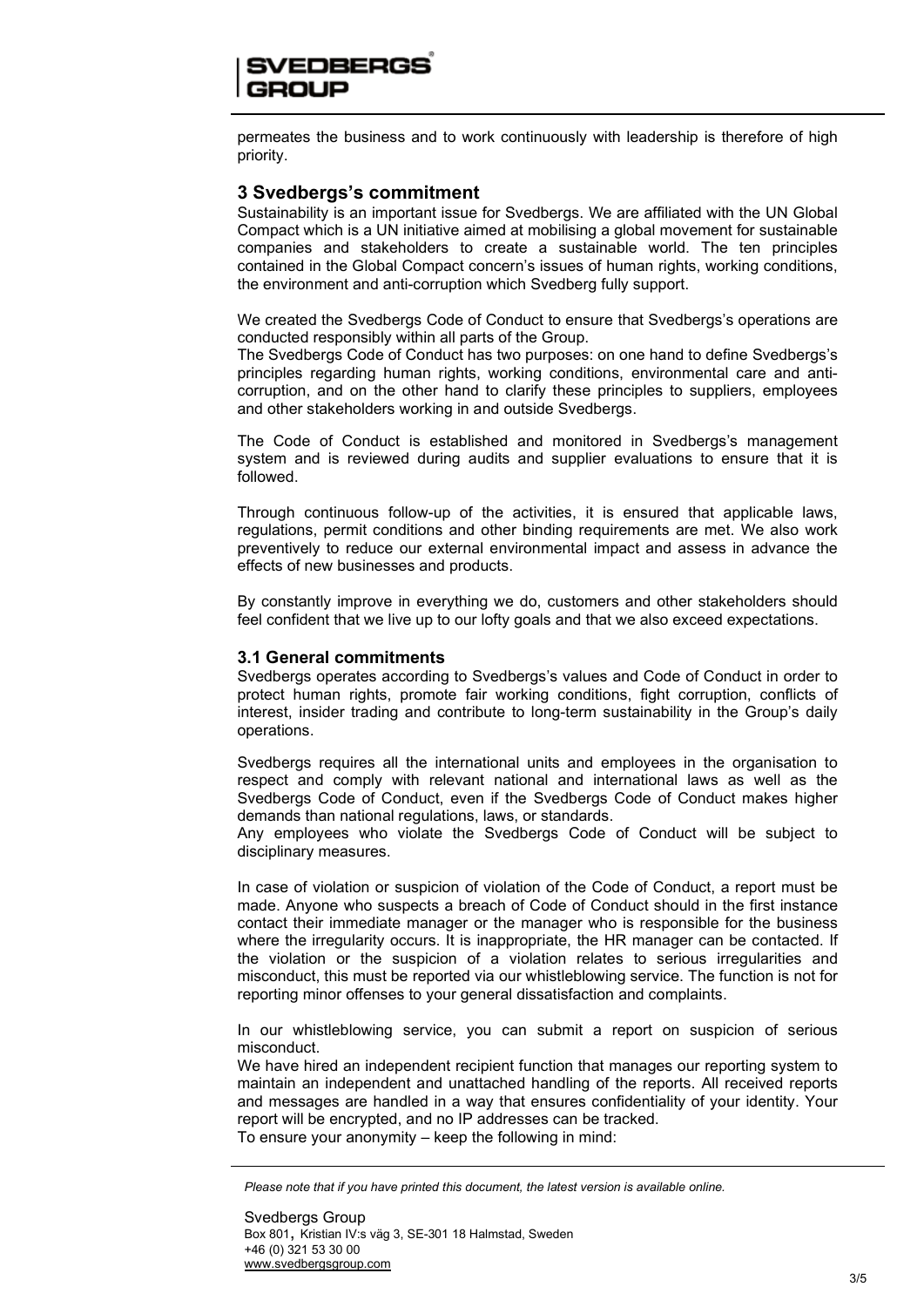# SVEDBERGS

- Copy this link and type in your web browser. https://whistle.qnister.com/Svedbergskoncern/en-GB
- Do not use the company's computer or network.

# 3.2 The supplier's commitments

The Svedbergs Code of Conduct applies to all operations and divisions that are concerned with Svedbergs's products, service concept or business activities. For this reason, Svedbergs requires all its suppliers and their subcontractors to respect and comply with the Svedbergs Code of Conduct, even if the Svedbergs Code of Conduct makes higher demands than national regulations, laws, or standards. To allow compliance with the Code of Conduct to be verified satisfactorily, the supplier shall provide Svedbergs with information and access to its facilities.

The requirements in the Code of Conduct shall be accepted and complied with as soon as an agreement is entered. Proof and verification of compliance must be produced on request.

Compliance is ensured through audits (second or third party) or other appropriate verification methods. In addition to accepting responsibility and following the Svedbergs Code of Conduct, the supplier shall also ensure that all its employees and subcontractors are familiar with and accept the Code of Conduct.

Any detected and/or reported violations of the Svedbergs Code of Conduct shall be investigated as necessary. Violations may result in termination of the contract.

# 4 Svedbergs's requirements

### 4.1 Human rights

We aim to support and uphold internationally recognised human rights and ensure that we do not contribute to violation of these rights. Svedbergs requires its suppliers and their subcontractors to uphold and respect human rights and ensure these rights are not violated.

# 4.2 Working conditions

### 4.2.1 Trade union freedom

All employees shall have the right to organise or join trade unions or similar organisations to the extent permitted by relevant laws. Employees are free to decide whether to be involved in such an activity.

### 4.2.2 Forced labour

Employees shall be free to leave work after a reasonable time, as regulated by agreements or national laws. Forced, involuntary or unpaid labour is not tolerated in any form. Moreover, employees may not be forced to hand over their identity documents or pay a deposit to the employer.

### 4.2.3 Employment conditions

All employees shall be familiar with their employment conditions. All employees have the right to receive a written and signed employment contract. Employees shall be paid at least the minimum legal wage or the standard wage in the local industry (if higher than the minimum legal wage). Wages shall be paid regularly and on time. Overtime pay shall be regulated and in compliance with national laws. Working hours shall be specified in the employment conditions and shall comply with national laws and/or industry standards. Employees shall not be required to work unreasonable hours. Employees shall be allowed to exercise their legal rights, such as holidays, sick leave, and parental leave, without any negative consequences.

Please note that if you have printed this document, the latest version is available online.